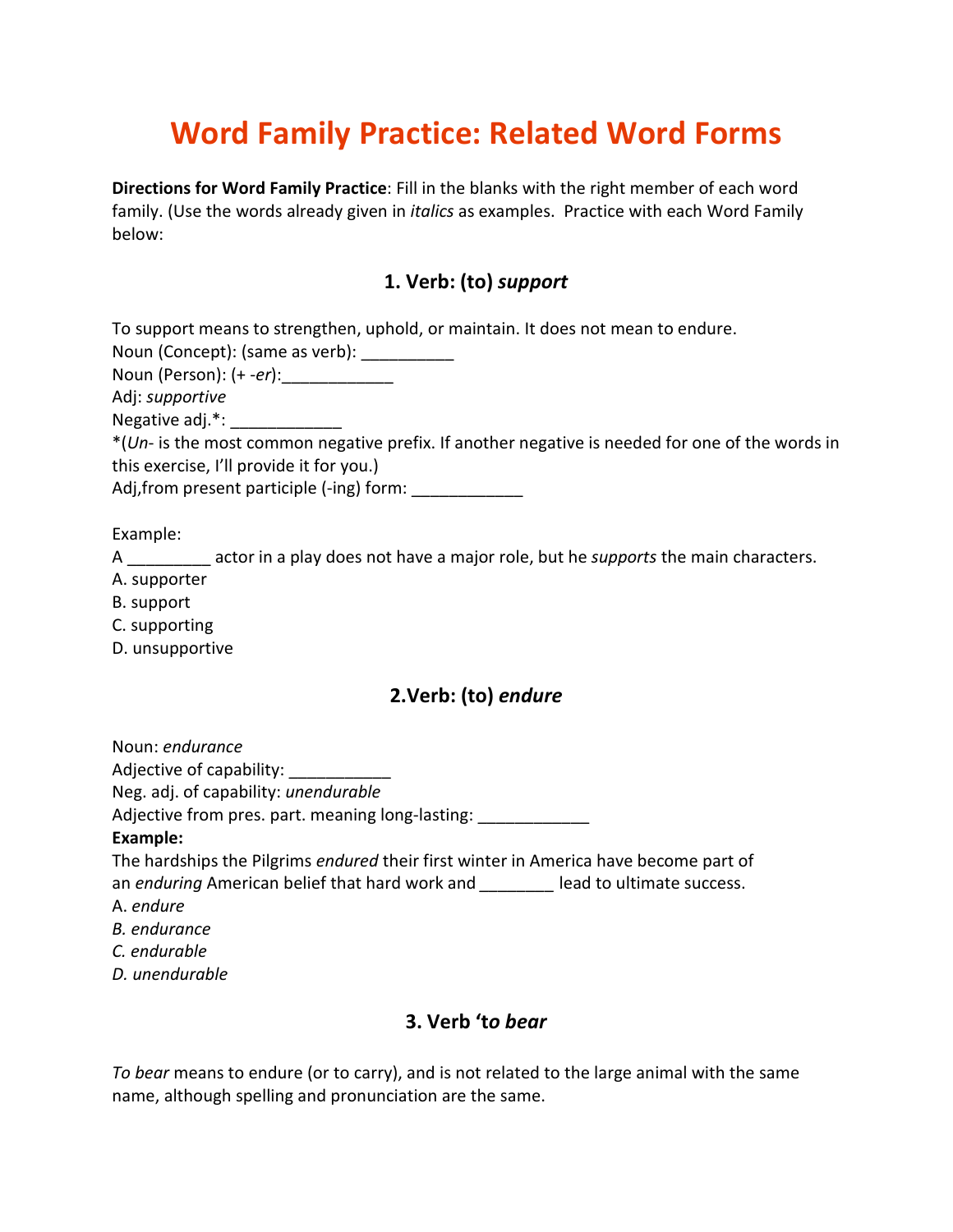Adjective of capability: bearable Neg. adj. of capability: Example/definition:

and *endurable* are synonyms, both describing conditions that may be hard, but in which a person is able to stay alive and sane in spite of pain or difficulty.

A. Bear

B. Bearable

C. Unbearable

D. Unbearably

#### 4. Adjective: Hard

Hard has two meanings: difficult-- the opposite of easy, or durable and unbreakable-- the opposite of soft.

Verb: (to) harden

Nouns: hardship (a difficult condition to endure), or hardness (a condition of firmness and unbreakability)

Adj: hard; Adj. from past participle:

Adv: also hard (Not hardly, which means scarcely or barely.)

Example and explanation: Someone who is "working **Fig. 2008**" is working diligently or

strenuously. Someone who is "hardly working" is not working very much—"hardly at all." A. harden

B. hardness

C. hard

D. hardly

The extra payment didn't seem to cause economic **and all interest (difficulty.**)

- A. harden
- B. hardship
- C. hardness
- D. hardly

# 5. Verb: assist (means to help)

Noun (Concept): assistance

Noun (Person): assistant

Adj. from past participle.: \_\_\_\_\_\_\_\_\_\_\_\_\_\_

Neg. adj./past part.: \_\_\_\_\_\_\_

Examples:

A lab \_\_\_\_\_\_\_\_\_\_\_ helps scientists with routine work in a laboratory. Older people who need care but not formal nursing often live in "assisted living facilities."

A. assist

B. assistance

C. assistant

D. unassisted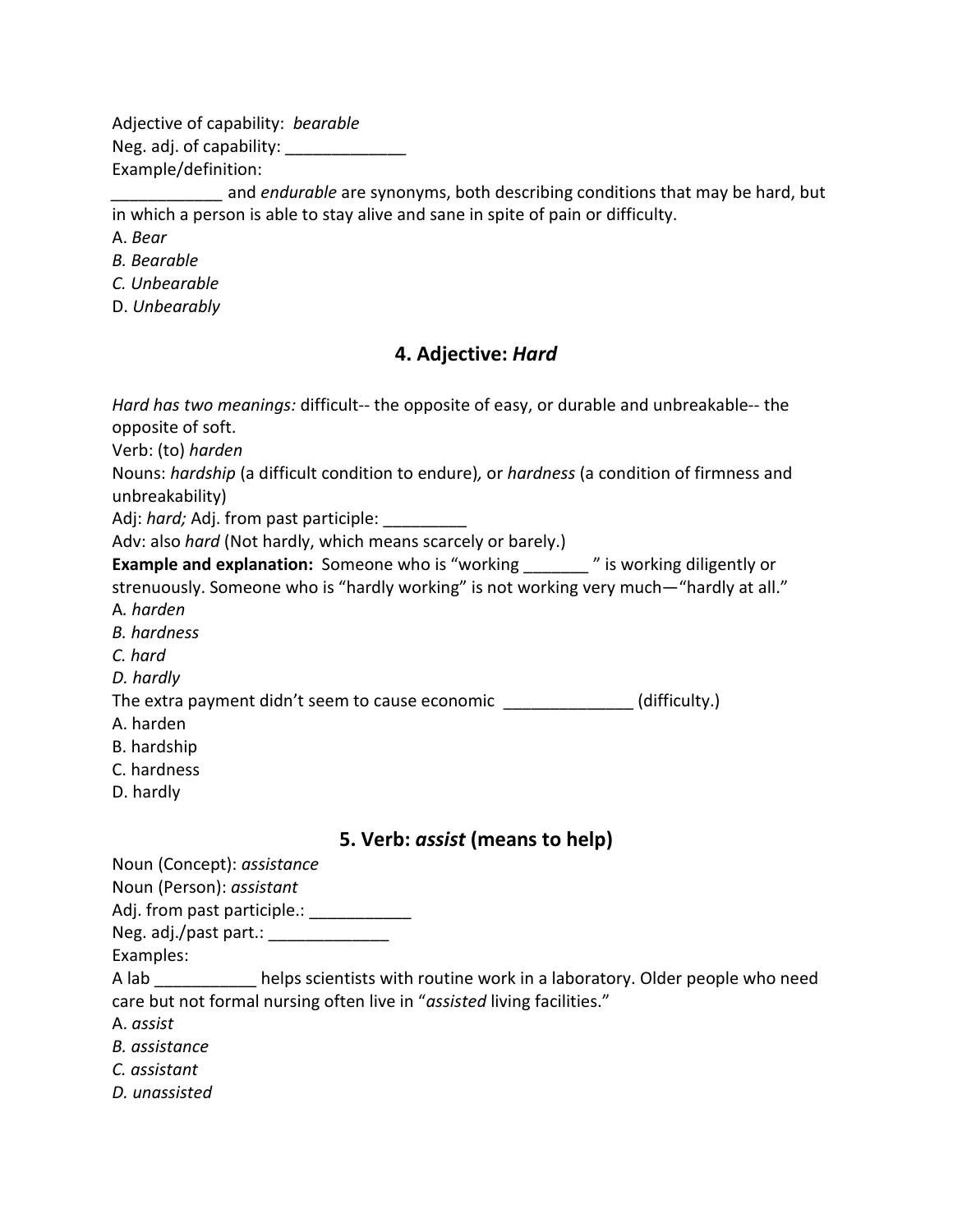# 6. Verb: To attend

| To attend means to be present at school, work, or another event. It can also mean to care for or |
|--------------------------------------------------------------------------------------------------|
| wait on someone's needs.                                                                         |
| Nouns (Concept): attendance (being present) or attention (alertness)                             |
| Noun (Person): attendant                                                                         |
| Adj.: attentive (paying attention to the needs of others)                                        |
| Neg. adj. from above: ____________ (also correct: inattentive)                                   |
| 2nd Neg. adj-- from past part.: unattended, which means unwatched or uncared for)                |
| Adverb from first adj above: ____________                                                        |
| <b>Examples:</b>                                                                                 |
|                                                                                                  |
| a game, a party, or church. Nurses and doctors __________to the needs of their                   |
| patients.                                                                                        |
| (All 3 answers are the same.)                                                                    |
| A.attend                                                                                         |
| <b>B.</b> attention                                                                              |
| C. attendants                                                                                    |
| D. unattended                                                                                    |
| Flight ___________ take care of passengers' needs very attentively.                              |
| A.attend                                                                                         |
| <b>B.</b> attention                                                                              |
| C. attendants                                                                                    |
| D. unattended                                                                                    |
| Airports warn people, "Don't leave your luggage ____________."                                   |
| A.attend                                                                                         |
| <b>B.</b> attention                                                                              |
| C. attendants                                                                                    |
| D. unattended                                                                                    |
| School goes down during flu season.                                                              |
| A. attendants                                                                                    |
| B. attendance                                                                                    |
| C. assistance                                                                                    |
| D. assistants                                                                                    |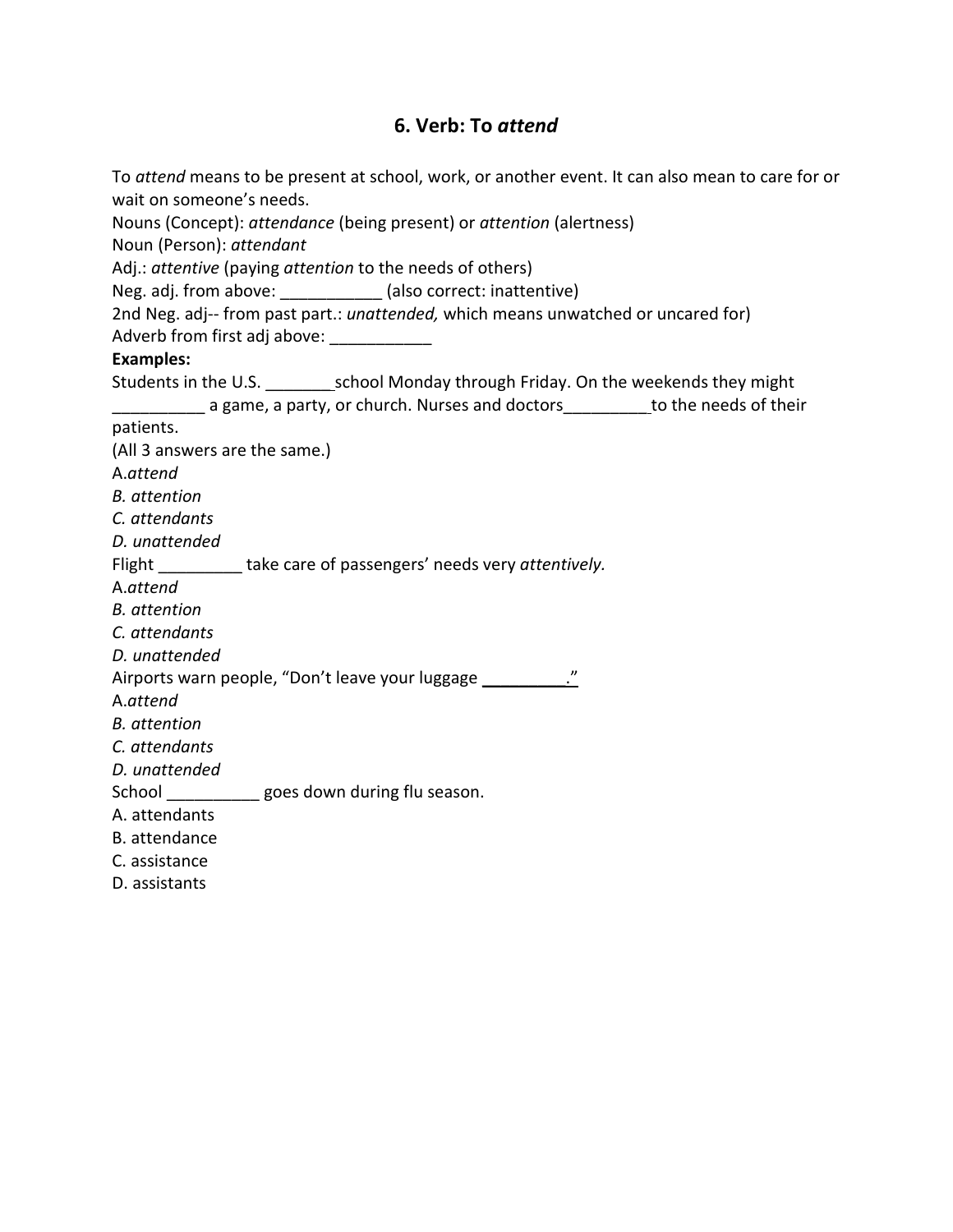# Word Family Practice: Answers

Check your answers below (in bold.)

1. Verb: (to) support

Noun (Concept): (same as verb): support Noun (Person): (+ -er): supporter Adj: supportive Negative adj.\*: unsupportive Adj, from present participle (-ing) form: supporting

Example:

A actor in a play does not have a major role, but he *supports* the main characters.

C. supporting

#### 2.Verb: (to) endure

Noun: endurance

Adjective of capability: endurable

Neg. adj. of capability: unendurable

Adjective from pres. part. meaning long-lasting: *enduring* 

Example:

The hardships the Pilgrims endured their first winter in America have become part of an enduring American belief that hard work and \_\_\_\_\_\_\_\_ lead to ultimate success. B. endurance

#### 3. Verb 'to bear'

Adjective of capability: **bearable** Neg. adj. of capability: *unbearable* Example/definition:

and endurable are synonyms, both describing conditions that may be hard, but in which a person is able to stay alive and sane in spite of pain or difficulty. B. Bearable

#### 4. Adjective: Hard

Verb: (to) harden

Nouns: hardship (a difficult condition to endure), or hardness (a condition of firmness and unbreakability) Adj: hard; Adj. from past participle: hardened

Adv: also hard (Not hardly, which means scarcely or barely.)

Example and explanation: